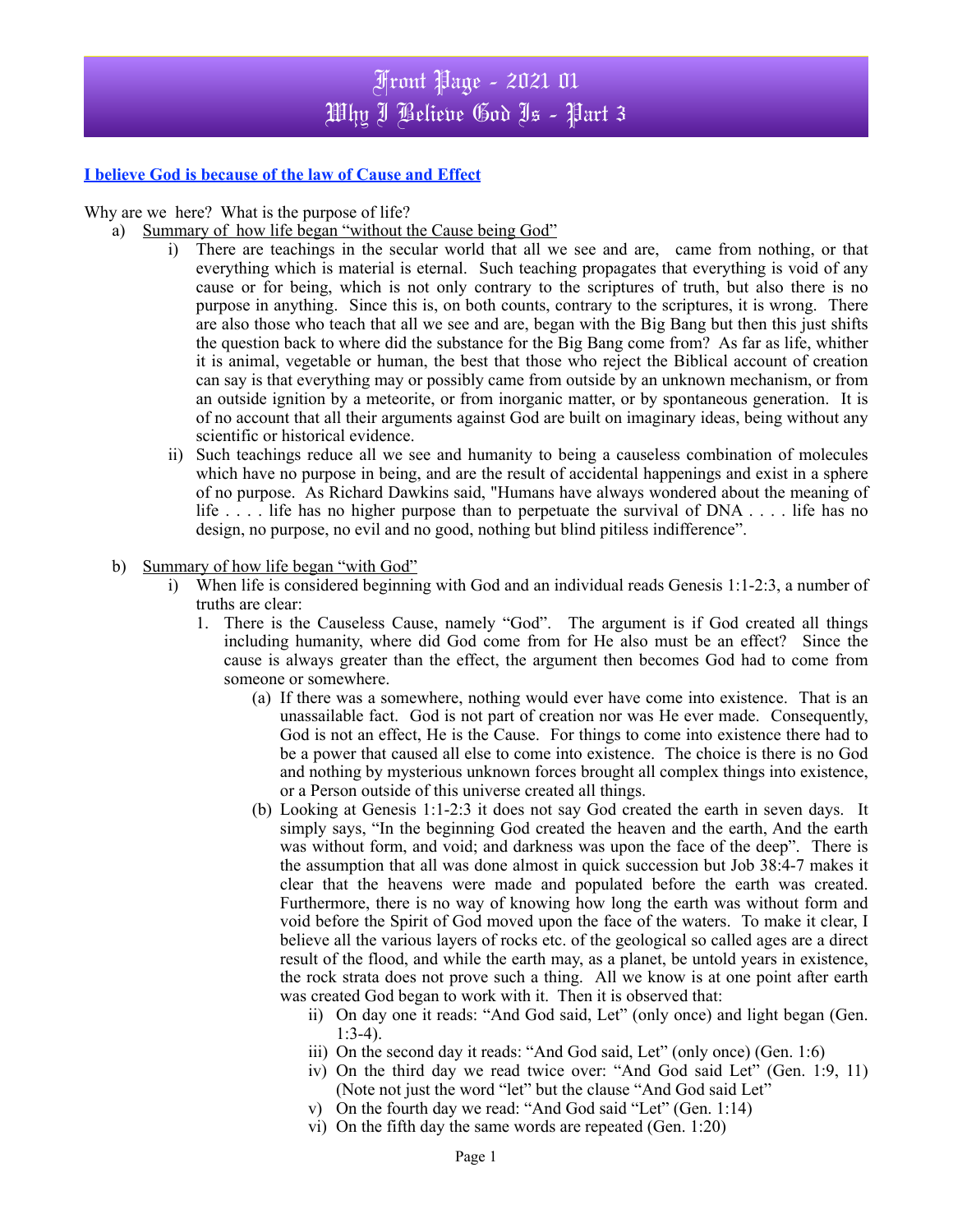- vii) But, on the 6th day, as on the 3rd day, we read: "And God said Let" twice over (Gen. 1:24, 26)
- viii)This informs us of two truths that every time we read, "And God said Let", each time there is indicated a distinct creative act, independent on that which had been already created or made. Furthermore, in each successive step of life becoming more complicated, does complexity come from simplicity, from disorder, or life from death, or God consciousness from ignorance? The established second law of thermodynamics rejects such a notion.

#### **What is cause and effect?**

Cause and effect is a well established principle of life and with it is the fact that the cause is always greater than the effect. *Illustration*: When I was a young fellow we played marbles trying to hit one of the opponents or get mine closer to the circle. The marble went rolling, it did not do that on its own, it was because I flicked it. I was the cause, the effect was it rolled along. On another occasion the marble seemed to roll on its own but it only did so because the place where we played was on a slight grade. The slight grade was the cause of the marble rolling. Everything made or functioning has a cause, an effect, and a purpose.

a) Without God life is meaningless. God is the "Cause" of everything He created, the result or effect of His creating is all we see around us and the brilliance of the human body and brain. The purpose was for the fulfilling of His own will. John wrote the words he heard in Heaven: "Thou hast created all things, and for Thy pleasure (will) they are and were created" (Rev. 4:11).

#### **God and creation**

Since the universe is orderly and since order does not evolve from disorder, it is evident that God is the God of order. Furthermore, in the most casual look at the universe it is clear, to have such a creation there had to be an intelligence to formulate it all and there had to be an understanding of all that was needed for as long as man was on this earth. Finally, He had to have the power to create. Reading the first creation narrative again, the first presentation of the Supreme Being is God, Elohim. As we read the scriptures concerning Him, we discover we have a God by whom:

- a) All was created by His powerful word: "Through faith we understand that the worlds were framed by the word of God, so that things which are seen were not made of things which do appear" (Heb. 11:3).
- b) It was created by His wisdom: "To him that by wisdom made the heavens: for his mercy endureth for ever" (Psa. 136:5).
- c) He created it Himself: "Thus saith the LORD, thy redeemer, and he that formed thee from the womb, I am the LORD that maketh all things; that stretcheth forth the heavens alone; that spreadeth abroad the earth by myself" (Isa. 44:24).
- d) He created it by power and understanding: "He hath made the earth by his power, he hath established the world by his wisdom, and hath stretched out the heaven by his understanding" (Jer. 51:15).

#### **Concluding thoughts**

Even though cause and effect are distinct, yet they cannot be separated. It is foolishness to argue that whatever is a Cause but there is no effect. *Illustration:* When the wind blows, that is a cause, and the effect is the leaves on the trees wave. There has to be an effect. Furthermore, to have an effect without a cause is an impossibility. The waves of the sea will not roll if there were no tides or winds. This universe and every aspect of living organisms are the result of a Cause, and that is either God or accident. The universe is not eternal, it had a beginning, and since the universe is an effect, what is the Cause, God or accident?

Stephen Hawking, wrote: "The Universe did not create itself. Such an idea is absurd, philosophically and scientifically." I prefer to place my faith in the God whose: